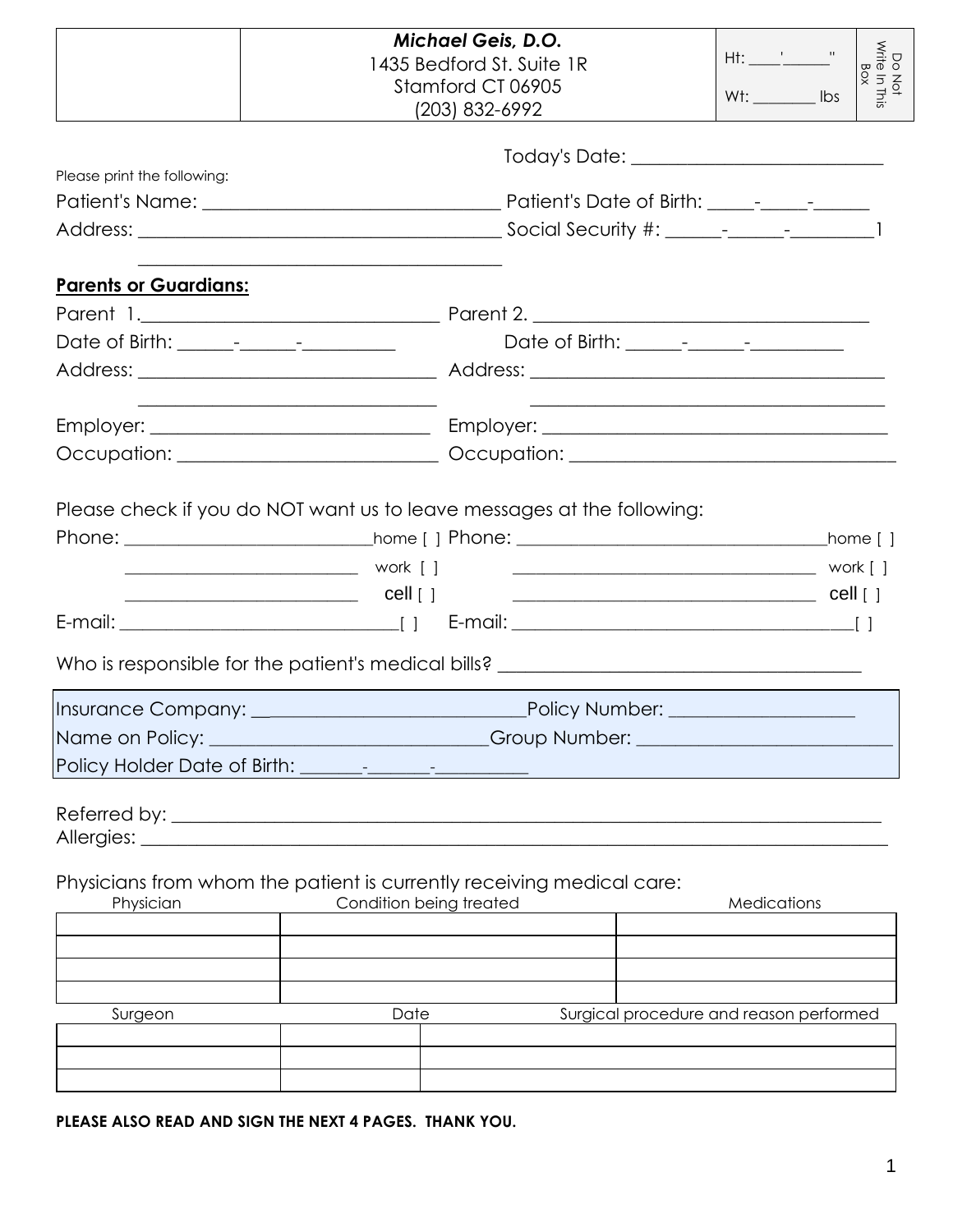# **Michael Geis, D.O.**

1435 Bedford St. Suite 1R Stamford, CT 06905 Phone: 203-832-6992

## **Private Contract**

This agreement is between Michael Geis, D.O. whose place of business is

1435 Bedford St. Suite 1R Stamford CT 06905, and

Patient: Who resides at: \_\_\_\_\_\_\_\_\_\_\_\_\_\_\_\_\_\_\_\_\_\_\_\_\_\_\_\_\_\_\_

Patient or his/her legal representative agrees, understands and expressly acknowledges the following:

## **Initial**

 Patient or his/her legal representative accepts full responsibility for payment of the physician's charge for all services furnished by the physician.

\_\_\_\_\_ Patient or his/her legal representative understands that insurance limits do not apply to what the physician may charge for items or services furnished by the physician.

 Patient or his/her legal representative acknowledges that the beneficiary is not currently in an emergency or urgent health care situation.

 Patient or his/her legal representative acknowledges that a copy of this contract has been made available to him/her.

Executed on:

**\_\_\_\_\_\_\_\_\_\_\_\_\_\_\_\_**

Date

By:

Beneficiary or his/her legal representative

And:

Michael Geis, D.O.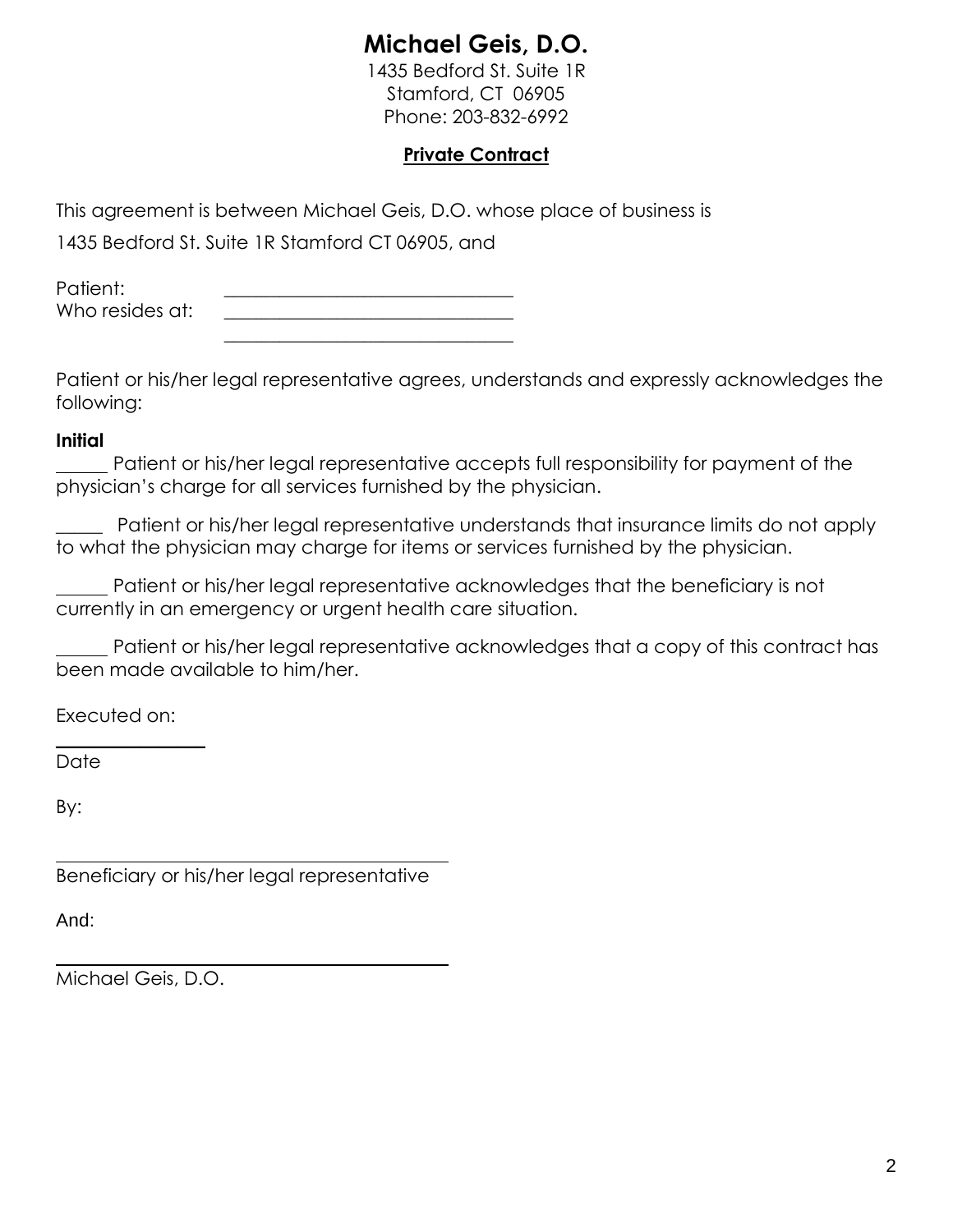## **Michael Geis, D.O.**

1435 Bedford St. Suite 1R Stamford CT 06905

Today's Date: \_\_\_\_\_\_\_\_\_\_\_\_\_\_\_\_\_\_\_\_\_\_\_\_\_\_\_\_

Name: \_\_\_\_\_\_\_\_\_\_\_\_\_\_\_\_\_\_\_\_\_\_\_\_\_\_\_\_\_\_\_\_\_\_\_\_\_\_\_Date of Birth: \_\_\_\_\_\_\_-\_\_\_\_\_\_\_-\_\_\_\_\_\_\_\_\_\_\_\_\_\_

Please print

## **1. Permission to Share Information with Health providers:**

If you want the doctor to share your medical information with other health providers so that we may function as a team please give permission:

Signature: \_\_\_\_\_\_\_\_\_\_\_\_\_\_\_\_\_\_\_\_\_\_\_\_\_\_\_\_\_\_\_\_\_\_\_\_\_\_\_\_\_\_ Date: \_\_\_\_\_\_\_\_\_\_\_\_\_\_\_\_\_\_\_\_\_\_\_

[] Please contact me before sharing any information with my other health providers.

## **2. Permission to release information to Insurance Carriers:**

We must have your authorization in order to respond to any correspondence from your insurance carrier. At times we receive Explanation of Benefits forms from insurance carriers. They may have used incorrect codes or they may classify codes incorrectly. We have form letters to send to correct these errors in order for you to receive appropriate reimbursement. Please sign below so that we may help you obtain reimbursement.

I give permission to this office to release medical information to my health insurance company.

Signature: \_\_\_\_\_\_\_\_\_\_\_\_\_\_\_\_\_\_\_\_\_\_\_\_\_\_\_\_\_\_\_\_\_\_\_\_\_\_\_\_\_\_ Date: \_\_\_\_\_\_\_\_\_\_\_\_\_\_\_\_\_\_\_\_\_\_\_

[ ] Please contact me when you receive **any** requests for information from my insurance carrier.

[ ] Please contact only when there are requests for copies of your office notes.

## **3. Patient Privacy Policy:**

I have read and understand Dr. Geis' attached Patient Privacy Policy. In respect to patient's privacy and security and the requirements of the Health Information Privacy Act (HIPA), I agree to maintain the Patient's Privacy Policy of this office.

Signature: \_\_\_\_\_\_\_\_\_\_\_\_\_\_\_\_\_\_\_\_\_\_\_\_\_\_\_\_\_\_\_\_\_\_\_\_\_\_\_\_\_\_ Date: \_\_\_\_\_\_\_\_\_\_\_\_\_\_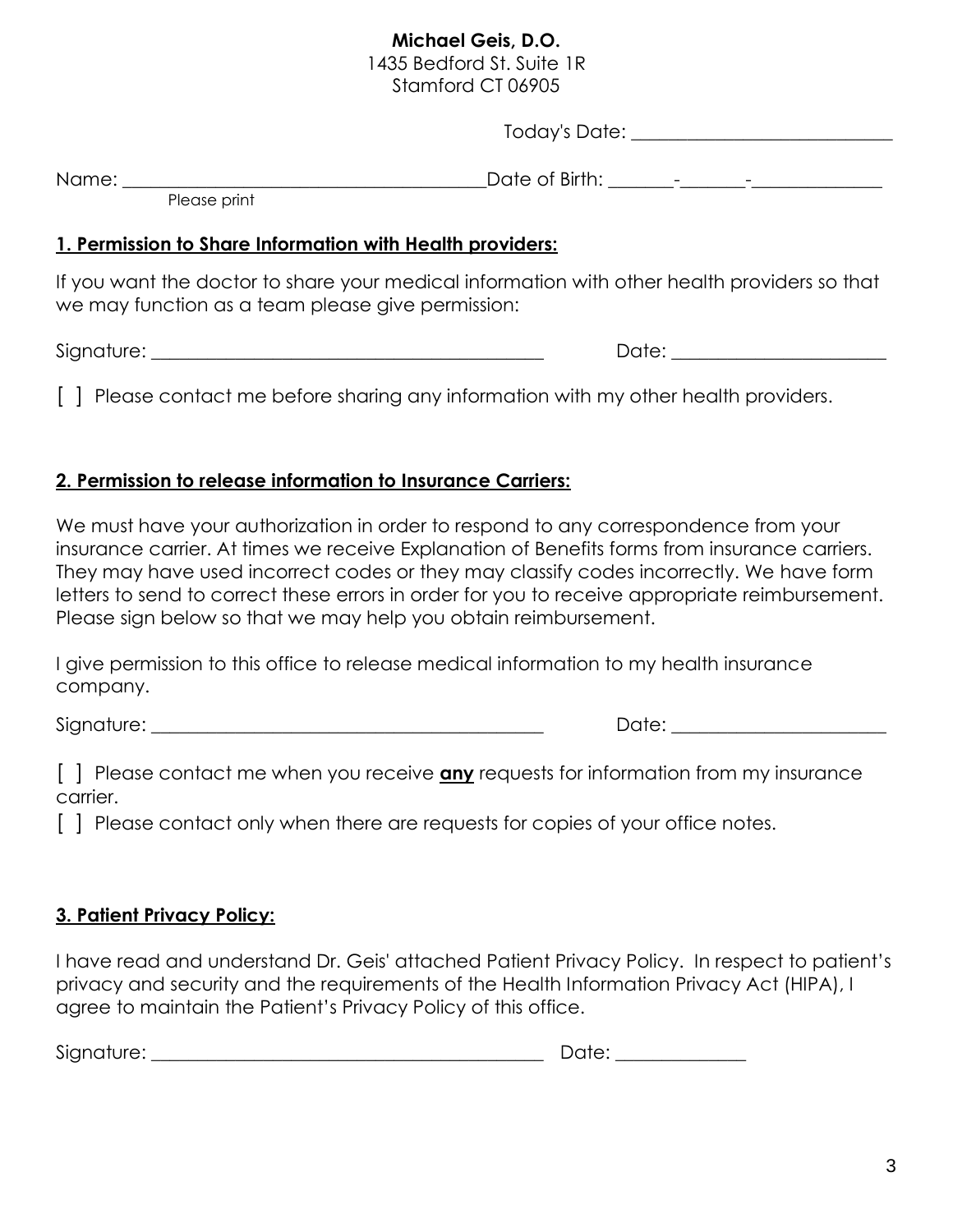#### **Michael Geis, D.O.** 1435 Bedford St. Suite 1R Stamford CT 06905

#### **Welcome:**

To help you get acquainted with the office, please read the following policies/fees and **sign below**.

#### **Office Hours:**

Office hours are on Monday-Friday. We make every effort to examine newborn infants as soon after birth as possible.

#### **Your Appointment:**

Your appointment is time set aside for you to see the Doctor. We have a twenty-four (24) hour cancellation policy: if you cancel an appointment less than 24 hours prior to its scheduled time, you will be billed one-half the visit fee**.** A message may be left on our answering machine at any time to cancel your appointment. The earlier you can inform us of a change in your plans, the more efficient use we can make of our time. We also respect your time and make every effort to be punctual for your appointment.

#### **Fragrances:**

Some of our patients are allergic to environmental pollutants such as perfumes and hair sprays; we would appreciate it if you refrain from wearing these to the office.

#### **Fees & Payment:**

Regardless of insurance, we require payment for services at the time they are provided. We supply a standard itemized receipt that you may submit to your insurance company in case you qualify for reimbursement. We regret we are unable to accept assignment from insurance carriers. In the case of minors, the parent or guardian who brings the minor in is responsible for the bill. If the parents are divorced or separated and one is responsible for medical bills, we require payment from person accompanying him or her, who may then be reimbursed by the responsible party. If your check is returned from the bank, we will add a \$30.00 "returned check" fee.

#### **Children:**

Children must be supervised by their caretaker and remain in the waiting area only. Please do not allow children to roam about other rooms or to touch electrical equipment. Beware of scalding HOT water in bathroom sink.

Thank you for taking your time to read this policy sheet. If you have any questions about this policy, would you please ask them now? We understand that you have come here to seek specialized treatment and we will endeavor to assist you in a speedy recovery, but of course we cannot guarantee any specific result.

I have read and understand the above office policy and give consent for my child to be treated by Dr. Geis.

Signature Date Date Date Contract and the Date Date Date Date Date Date